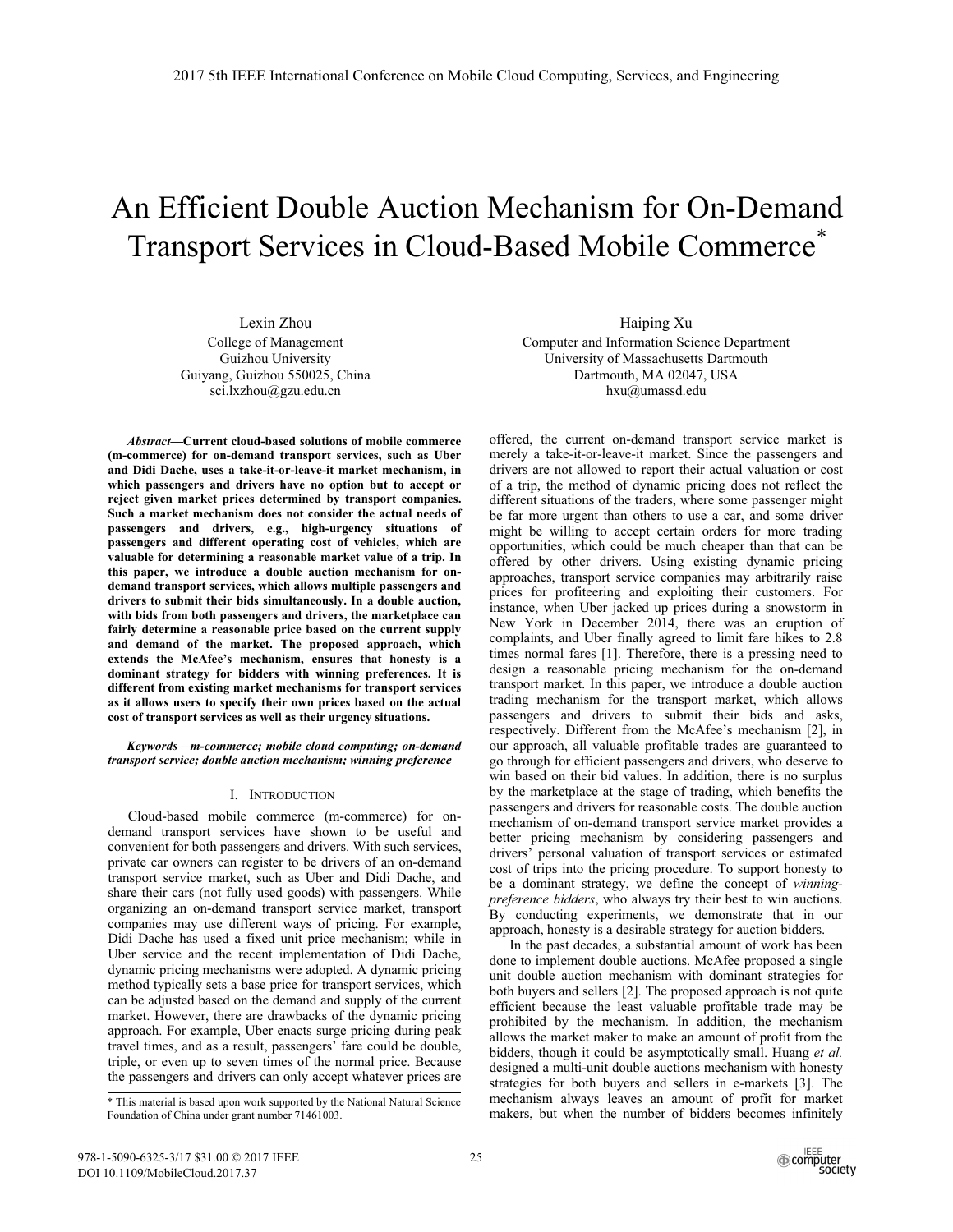large, the percentage of the surplus taken by the market maker converges to zero. In addition, the mechanism is not efficient enough as it allows losing one valuable trading opportunity. In contrast, we introduce a double auction mechanism for transport services, which guarantees that all valuable profitable trades are placed, and leaves no surplus for the market maker. Note that in order to reduce waiting time, we allow a limited number of participants in each auction, thus losing valuable trading opportunities is not acceptable and considered a significant weakness in existing approaches.

The market efficiency and pricing of on-demand transport services have been studied by many researchers. Zeng and Oren researched dynamic taxi pricing strategies, which take into account the likelihood of picking up additional passengers at a passenger's destination after a trip [4]. By modeling the system as a Markov Decision Process (MDP), an optimal strategy can be identified for specific domains. Gan *et al.* challenged two limitations in optimizing taxi market efficiency: one is that the existing approaches cannot be scaled up efficiently, and the other one is that they cannot address complex real-world market situations. To address these issues, they used the FLORA novel algorithms to scale up the model far more efficiently than existing algorithms, and further introduced FLORA-A algorithms to solve the taxi system efficiency optimization problems with arbitrary scheduling constrains [5]. Egan *et al.* decomposed the on-demand transport service market into approximately homogeneous submarkets in accordance with trip distance, and used the McAfee double auction mechanism for the trading in the sub-markets [6]. Since the mechanism requires a passenger to report the details of a trip including the route and the journey distance before taking a cab, their approach greatly reduced the scope of the mechanism that could be applied in. Meanwhile, the auction mechanism based on journeys with similar distances also affects the market flexibility. Since the market is divided into many sub-markets, many potential deals may become impossible. In contrast, our mechanism is based on the unit price of a trip, which is flexible for the passengers and drivers to choose the destination and the route. Thus, our approach is far more technically practical and commercially viable. In addition, comparing to existing approaches, our approach does not incur any unpredictable surplus to the market maker, and guarantees that no valuable trading opportunity will be lost.

#### II. ON-DEMAND TRANSPORT SERVICE MARKET

As the market price of a transport service changes with the demand and supply, adopting a dynamic pricing strategy would be more reasonable. To provide passengers and drivers with reference market prices, suggested prices for transport services can be calculated based on historical transactions. However, the reference market prices may change due to factors such as demand peak, seasons, weather conditions and so on. In our approach, we assume that either the reference market prices are given, or the passengers and drivers are capable of evaluating the prices of transport services without the reference ones; thus, how to calculate the reference market prices based on historical transactions is beyond the scope of this paper.

The existing approaches for on-demand transport services do not consider private evaluations of transport services among different traders. Each passenger may have his own urgency level to use a transport service. For example, a passenger who needs to go to the hospital immediately, or a passenger who does not want to be late for an important business meeting, shall be willing to pay a higher fee than other regular passengers. On the other hand, regular passengers who are not in an urgent situation to catch a cab would be willing to wait a longer time for a cheaper price. Similarly, different drivers may also have different estimates of the cost for a trip. When private cars are registered to be members of a on-demand transport service market, due to different cost estimates, drivers may charge differently for a given service. For example, some drivers might want to secure more orders for a stable income by asking for cheaper prices than others; while others may prefer to taking less deals but with higher asking prices. To address the traders' need for a dynamic pricing mechanism based on traders' private information, we introduce a framework for a cloud-based double-auction marketplace for on-demand transport services with multiple passengers and drivers. As shown in Fig. 1, we can see that the marketplace is organized in the clouds to take advantages of cloud computing, where web services can be easily deployed and are accessible anywhere from any mobile devices such as smart phones and tablets. Multiple passengers and drivers form a double auction, where they can send their mobile bids and mobile asks, respectively, to the auction marketplace though their mobile devices. With an effective double auction mechanism, the market maker efficiently determines the winners of the auction as well as the trading price. Then all auction participants are notified accordingly, and the winners (passenger and drivers) can start their trades for the transport services.



Fig. 1. Cloud-based double auction for on-demand transport services

Note that the trading price of a double auction is determined by the bidding prices of the passengers and drivers, which automatically reflect the changes of economic situation affected by factors such as gas price, employment rate, available transport methods, economic prosperity or recession, and so on. By allowing drivers and passengers to influence the trading price dynamically, both of them are benefited from a reasonable trading price that matches with their valuation of transport services, and thus more drivers and passengers will be attracted into the market. On the other hand, existing transport markets such as Uber, do not allow users to determine or influence the trading prices at all. They dynamically change prices and expect that surge prices may encourage more drivers to go online as the increase in price is proportionate to demand. However, as evidenced in recent research, surge pricing will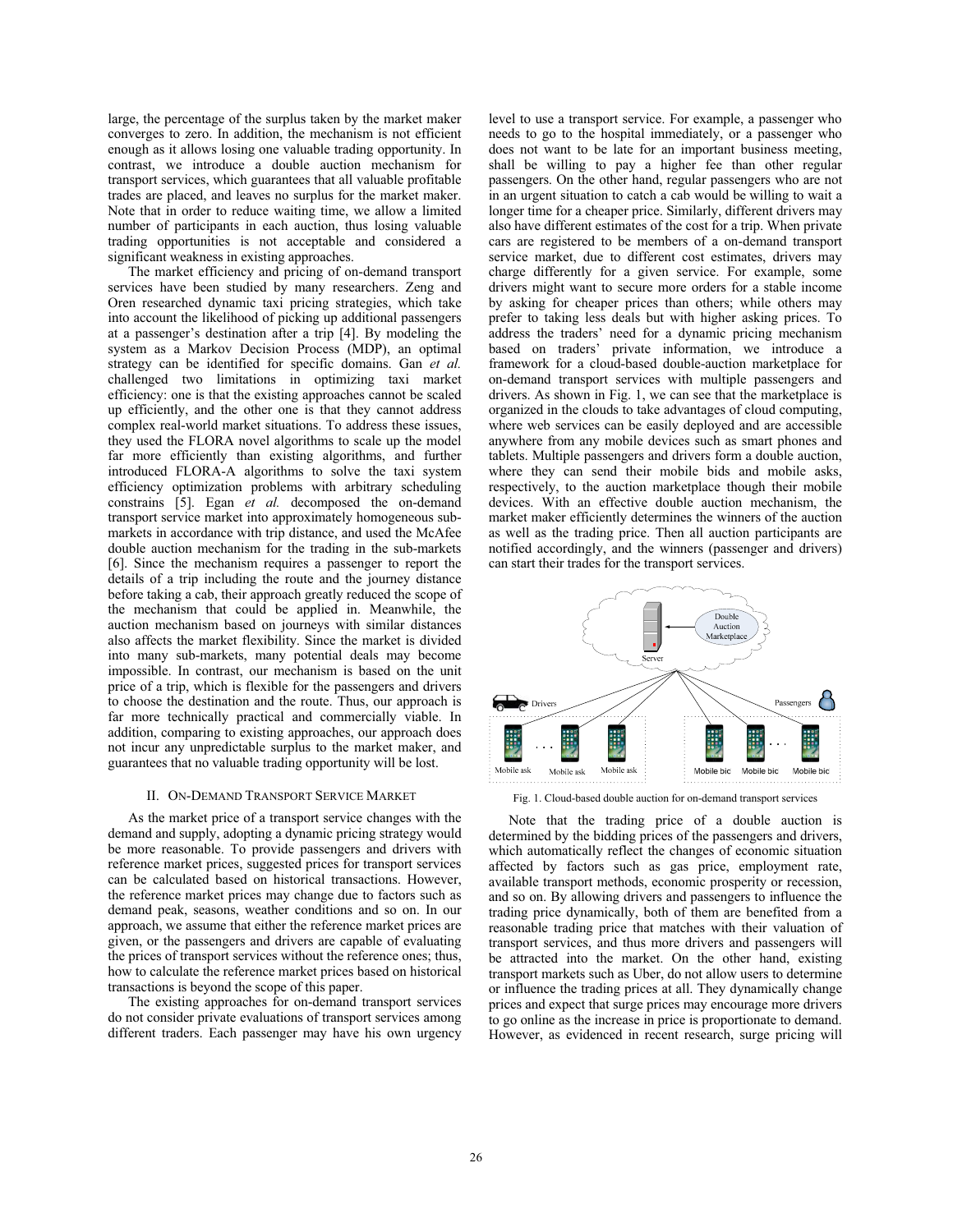not necessarily increase the supply timely; instead, it may deplete drivers in adjacent areas, and unfortunately result in worse service quality in those areas [7].

#### III. AN EFFICIENT DOUBLE AUCTION MECHANISM

In order to take passengers' and drivers' personal valuation of transport services into consideration, we introduce an efficient double auction mechanism for on-demand transport services. The mechanism not only allows multiple passengers and multiple drivers to simultaneously submit their bids, but also ensures that honesty is a dominant strategy for traders with winning preferences.

## *A. The Bidding Model*

Assume there are *n* passengers with bidding prices  $b_i$ ,  $i = 1$ , 2, ..., *n*, and *m* drivers with asking prices  $s_j$ ,  $j = 1, 2, ..., m$ participating in a double auction. Sort the bidding prices and asking prices descendingly and ascendingly into  $b_1 \geq b_2 \geq \ldots \geq b_n$  $b_n$  and  $s_1 \leq s_2 \leq \ldots \leq s_m$ , respectively, as show in Fig. 2. We further assume the auction takes a few minutes (e.g., 5 minutes) to complete. This is reasonable as the passengers and drivers can typically wait for that long before knowing whether they win the auction as well as how much the trading price is.



Fig. 2. The allocation and pricing of double auction

As shown in Fig. 2, in order to determine who win the auction, we find the positive integer *k*, called the *efficient number* of trades, that meets the following requirements:

 $b_k \geq s_k$  and  $b_{k+1} \leq s_{k+1}$ , where  $1 \leq k \leq min(m, n)$ 

That is where the passengers' demand curve and the drivers' supply curve get across in Fig. 2. All *k* passengers and *k* drivers with bidding prices  $b_1, \ldots, b_k$  and asking prices  $s_1, \ldots,$ *sk*, respectively, are called *efficient* bidders, and thus, they shall win the auction. Note that when  $s_1 > b_1$ , there will be no crossing point between passengers' bidding prices and drivers' asking prices. In this case, the auction fails and there is no trading. In a different scenario, when no bidding price is less than any asking price (including the special case when all passengers and drivers have the same bidding and asking prices), the efficient number *k* cannot be found because the requirement  $b_{k+1} < s_{k+1}$  cannot be satisfied. To deal with these cases, we introduce fictitious bidders with bidding price  $b_{n+1}$ and/or asking price *sm*+1 as follows:

if 
$$
n < m
$$
 then  $b_{n+1} = s_n - 0.01$   
else if  $n > m$  then  $s_{m+1} = b_m + 0.01$   
else  $b_{n+1} = s_n - 0.01$ ,  $s_{n+1} = b_n + 0.01$ 

That is, when no bidding price is less than any asking price, the fictitious buyer  $b_{n+1}$  and/or seller  $s_{m+1}$  ensures the demand and supply curves get across once. Therefore, it guarantees that we can always find the efficient number *k* in a double auction such that *k* passengers' bidding price are no less than *k* drivers' asking prices.

#### *B. Winning-Preference Bidders*

A bidder may have a preference for either winning or profit. In this paper, we focus more on strategies that facilitate a bidder to win an auction. We now define a winning-preference bidder as follows.

**Definition:** A *winning-preference bidder* is a bidder who tries his best to win an auction with non-negative utility. In a case when a bidder with a winning preference has a conflict between winning an auction and increasing his utility, winning the auction is a more rational decision for the bidder.

Let the lower bound price  $lb = max(s_k, b_{k+1})$  and the upper bound price  $ub = min(b_k, s_{k+1})$ . We define the trading price  $p^* =$  $(lb+ub)/2$ . Since there must be an overlapping between the two ranges  $[s_k, b_k]$  and  $[b_{k+1}, s_{k+1}]$ , it is guaranteed that  $p^*$  exists. It also ensures that *p*<sup>\*</sup> ∈ [*s<sub>k</sub>*, *b<sub>k</sub>*] and *p*<sup>\*</sup> ∈ [*b<sub>k+1</sub>, <i>s<sub>k+1</sub>*], i.e., *p*<sup>\*</sup> ∈  $[s_k, b_k] \cap [b_{k+1}, s_{k+1}]$ . Fig. 2 and Fig. 3 show two scenarios of calculating  $p^*$ , where  $s_k < b_{k+1}$  and  $s_k > b_{k+1}$ , respectively.



Fig. 3. Calculation of trading price  $p^*$  when  $s_k > b_{k+1}$ 

All traders with bidding prices  $b_1$ , ...,  $b_k$  and asking prices *s*1, …, *sk* shall trade using the same trading price *p*\*.

## **Theorem 1:** *Honesty is a dominant strategy for all passengers and drivers with winning preferences.*

Proof: Let *rbi* be passenger *pi*'s reservation price, where the reservation price  $rb_i$  is defined as the real valuation of the unit mileage cost of a trip taken by passenger  $p_i$ . Passenger  $p_i$  is said to be an honest bidder if he places a bid that equals to his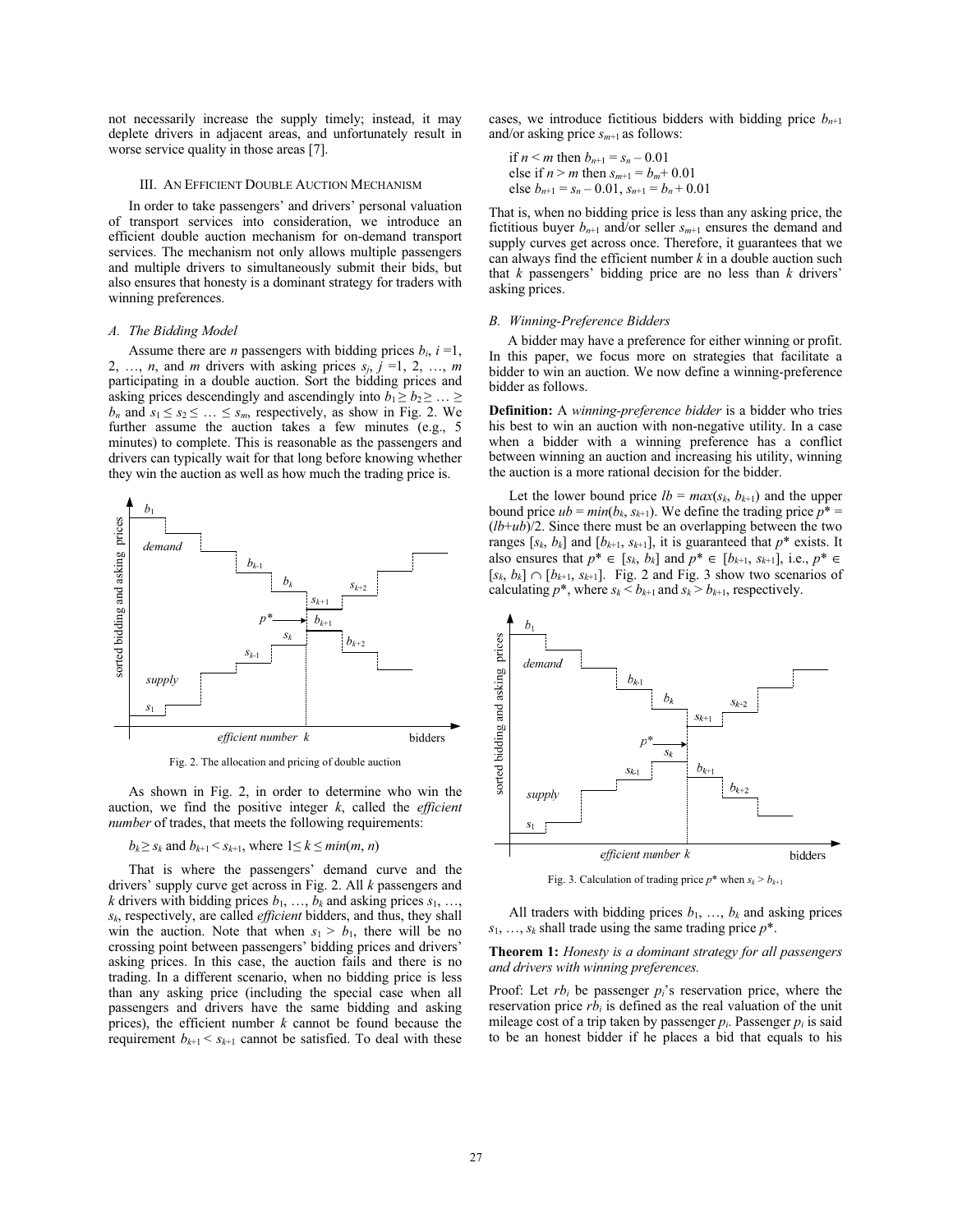reservation price. In the following, we show that when passenger *pi* chooses to either overbid or underbid, he may face the risk of having less utility than the case when he bids honestly. Note that if a passenger is rational, when the trading price is higher than his reservation price, the passenger shall not choose to trade due to negative utility. This is also true for a driver. We now show honesty is a dominant strategy for passenger  $p_i$  with winning preferences. In other words, when a passenger chooses to overbid or underbid, the utility will not increase or may increase but with a risk of losing the auction.

# *Case* 1: *A passenger may consider overbidding if losing an auction with an honest bid*

If passenger  $p_i$  placed an honest bid, i.e.,  $b_i = rb_i$ , and lost the auction, we must have  $b_i = rb_i < b_k$ , and  $rb_i \leq b_{k+1}$ . In this case, passenger  $p_i$ 's utility  $u(p_i) = 0$ . In order to win the auction, passenger  $p_i$  may consider overbidding on the auction. Let's see if it might bring any benefit to passenger *pi* by doing so. There are two scenarios when the passenger wins the auction by overbidding.

- a) Passenger *pi*'s overbidding results in a new pair of passenger and driver winning the auction, so there will be *k*+1 pairs of passenger and driver winning the auction. In this case,  $b_{k+1}$  will be moved to position  $k+2$  after reordering all passengers' bidding prices (i.e.,  $b'_{k+2} = b_{k+1}$ ), where  $b'_{k+2}$  is the bidding price at position  $k+2$  after reordering. The mechanism requires that  $b'_{k+1} \geq s_{k+1}$  and  $b'_{k+2} < s_{k+2}$  for determining the efficient number *k*. Since the mechanism guarantees that the trading price  $p^* \in [s_{k+1}]$ ,  $b'_{k+1}$ , we have  $p^* \ge s_{k+1} > b_{k+1} \ge rb_i$ . Passenger  $p_i$  will have his new utility  $u(p_i) = rb_i - p^* < 0$ .
- b) Passenger *pi*'s overbidding results in another passenger losing the auction, so there will still be *k* pairs of passengers and drivers winning the auction. In this case, the original passenger  $p_k$  must be the one who lost the auction, and  $b_k$ moves to position *k*+1 after reordering all passengers' bidding prices (i.e.,  $b'_{k+1} = b_k$ ), and  $p^* \in [b'_{k+1}, s_{k+1}]$ , where  $b'_{k+1} < s_{k+1}$ . Thus, we have  $p^* \ge b'_{k+1} = b_k$ . Therefore,  $p^* \ge b'_{k+1}$  $b_k \ge b_{k+1} \ge rb_i$ . Passenger  $p_i$  will have his new utility  $u(p_i) =$  $rb_i - p^* \leq 0.$

Note that if passenger *pi* does not win the auction when overbidding, his utility will not increase. By analyzing the above scenarios, we can see that if passenger *pi* chooses to overbid for winning when he has lost an auction with an honest bid, he will not increase his utility; instead, there is a chance that he receives negative utility when winning the auction.

## *Case* 2: *A passenger may consider overbidding if winning an auction with an honest bid*

In the second case, if passenger *pi* placed an honest bid, i.e., *bi*   $= rb_i$ , and won the auction, we must have  $b_i = rb_i \ge b_k$ . Since the mechanism guarantees that  $p^* \in [s_k, b_k]$ , so  $p^* \leq b_k \leq rb_i$ . In this case, passenger  $p_i$ 's utility  $u(p_i) = rb_i - p^* \ge 0$ . Now suppose passenger  $p_i$  overbid on the auction for whatever reasons, *p*\* may increase due to a possibly larger upper bound of the range  $[s_k, b'_k]$ . Therefore, passenger  $p_i$ 's utility  $u(p_i)$  will not increase as a result of overbidding; instead, it may possibly decrease. As such, overbidding is not a good strategy for passenger *pi*.

To summarize Case 1 and Case 2, no matter a passenger wins or loses an auction when placing an honest bid, if the passenger chooses to overbid, he may face the risk of having less utility comparing with the strategy of bidding honestly. Therefore, for passenger  $p_i$ , the strategy of overbidding is worse than that of bidding honestly.

## *Case* 3: *A passenger may consider underbidding if losing an auction with an honest bid*

In the third case, we consider underbidding. If passenger *pi* placed an honest bid, i.e.,  $b_i = rb_i$ , and lost the auction, we must have  $b_i = rb_i < b_k$ , and  $rb_i \leq b_{k+1}$ . In this case, passenger  $p_i$ 's utility  $u(p_i) = 0$ . Now suppose passenger  $p_i$  chooses to underbid on the auction by placing a bid  $b_i < rb_i$ , he will not win the auction; thus, passenger  $p_i$ 's utility  $u(p_i)$  will not increase.

# *Case* 4: *A passenger may consider underbidding if winning an auction with an honest bid*

On the other hand, if passenger  $p_i$  placed an honest bid, i.e.,  $b_i =$ *rb<sub>i</sub>*, and won the auction, we must have  $b_i = rb_i \ge b_k$ . In this case, passenger  $p_i$ 's utility  $u(p_i) = rb_i - p^* \ge 0$  because  $p^* \le b_k$  $\leq$  *rb<sub>i</sub>*. Now suppose passenger  $p_i$  chooses to underbid on the auction in order to receive more utility. As passenger  $p_i$  does not know the value of  $b_{k+1}$ , he may accidentally place a bid  $b_i$  <  $b_{k+1}$ , which leads to a result of losing the auction. When this happens, passenger  $p_i$ 's utility  $u(p_i)$  drops to 0. Since passenger  $p_i$  is a bidder with winning preference, when there is a conflict between winning the auction and increasing his utility, winning the auction will be a more rational decision for him. Therefore, in this case, he should not choose to receive more utility with a risk of losing the auction.

In summary, comparing with the strategy of bidding honestly, a passenger who chooses to underbid will either have no increase of his utility, or may have a risk of losing the auction. Therefore, for passenger  $p_i$ , the underbidding strategy is worse than that of bidding honestly.

Since the strategy of bidding honestly is a better strategy than both of the overbidding and underbidding strategies, honesty is a dominant strategy for all passengers with winning preferences. Due to the similar reasoning, honesty is also a dominant strategy for all drivers with winning preferences.

## **Theorem 2:** *The proposed double auction mechanism is individually rational.*

Proof: A mechanism with honesty strategy is individually rational if for each trader  $t_i$ , the equilibrium expected utility  $u_i$  $\geq$  0. In other words, the difference between the valuation of a passenger (or the cost of a trip valuated by a driver) and the trading price must not be negative. Let passenger  $p_i$  and driver  $d_i$  be a pair of two winners of an auction, where  $d_i$  provides transport service for passenger *pi*. Let the distance of the journey be  $L_{ij}$ , then the utilities of passenger  $p_i$  and driver  $d_i$  are  $(rb_i - p^*) \times L_{ij}$  and  $(p^* - rs_j) \times L_{ij}$ , respectively. Since the proposed double auction mechanism guarantees that  $rb_i \geq p^* \geq rs_j$ , the utilities of passenger  $p_i$  and driver  $d_i$  are ensured to be no less than zero. Note that in the case of not wining an auction, a trader has a payoff of zero [8]. Therefore, the proposed double auction mechanism meets the individual rational principle, which allows the passengers and drivers to participate in auctions without the worry of negative utility.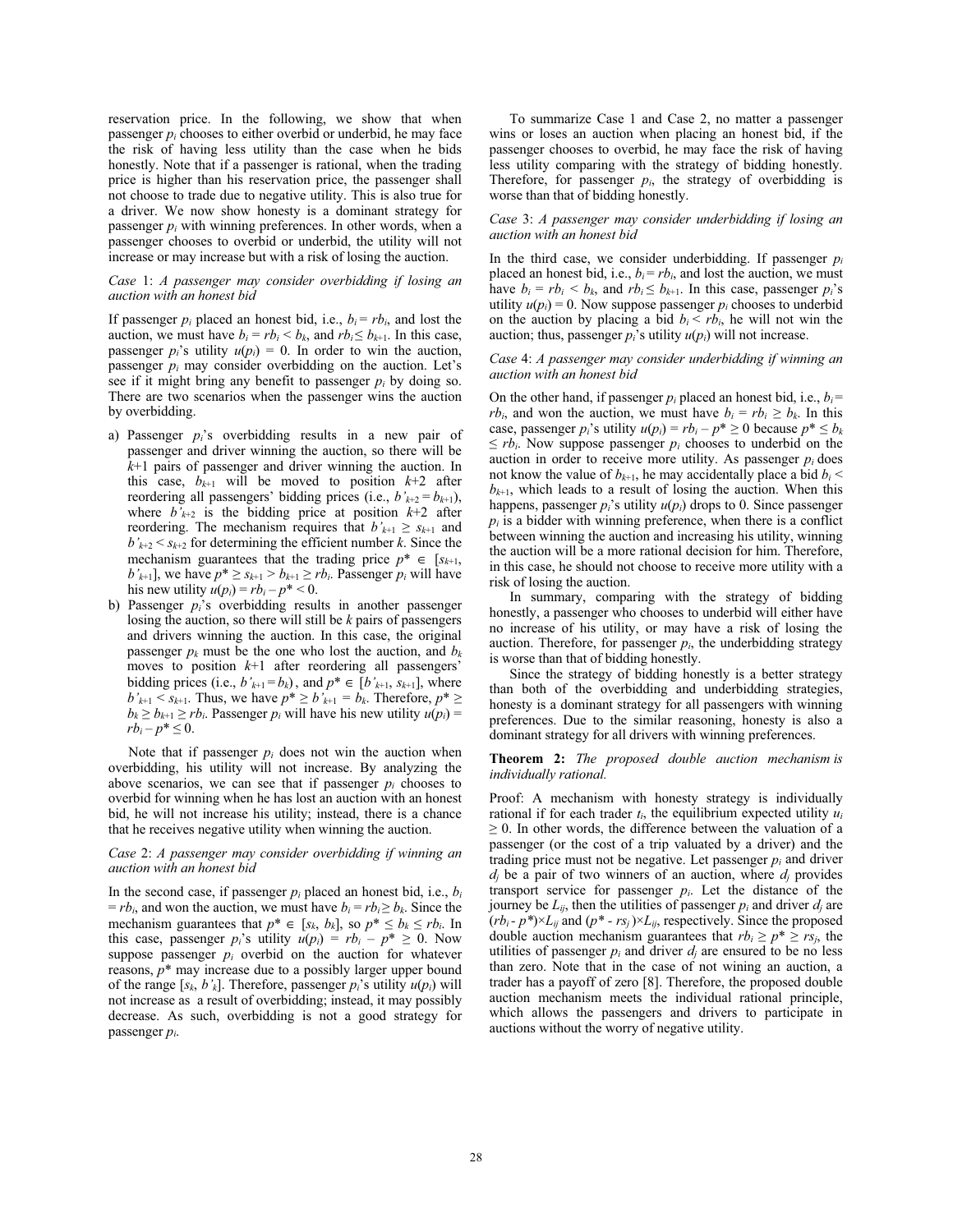# IV. SIMULATIONS AND EXPERIMENTAL RESULTS

With a sufficient number of passengers and drivers participating in on-demand transport markets, we can reasonably assume the passengers' bidding prices and the drivers' asking prices follow the normal distribution  $N(\mu_1, \sigma^2)$  and  $N(\mu_2, \sigma^2)$  $\sigma^2$ ), respectively. To automatically generate bidding prices and asking prices that follow the distributions, we developed a software tool in Java, which can determine the winners of a double auction and calculate the trading price *p\** of the auction using the proposed auction mechanism described in Section III.A. In the following experiments, we set the expected bidding price  $\mu_1 = 2.2$  and the expected asking price  $\mu_2 = 1.8$ . This is practical because in a dynamic market, the expected bidding price shall be higher than the expected asking prices to ensure an effective supply and demand. Furthermore, in each simulated auction, we randomly generate the numbers of passengers and drivers. Each auction may contain at most 20 bidders; therefore, the number of participants in an auction is limited, and the participants do not have to wait for too long for an auction to be ready and conducted.

# *A. Impact of Standard Deviation on Auction Results*

The standard deviation  $\sigma$  may be changed when more market information has been captured by traders. The more market information (e.g., historical trading records) available, the smaller  $\sigma$  will be. In this experiment, we study the impact of decreasing  $\sigma$  on the successful rate of the bidders as well as the auction trading price. The successful rate of bidders in an auction is defined as 2*k*/(*m+n*), where *k* out of *n* passengers (or *m* drivers) win the auction. For *L* simulated auctions, the average successful rate  $sr_{avg}$  and the average trading price  $p^*_{avg}$ can be calculated as in Eq.  $(2)$  and Eq.  $(3)$ .

$$
sr_{avg} = \frac{1}{L} \sum_{i=1}^{L} 2k_i / (n_i + m_i)
$$
 (2)

$$
p^*_{avg} = \frac{1}{L} \sum_{i=1}^{L} p^*_{i}
$$
 (3)

where in *i*-th auction,  $k_i$  is the efficient number of trades,  $n_i$  and  $m<sub>i</sub>$  are the numbers of passengers and drivers, respectively, and  $p^*$  is the trading price. The experimental results with  $L = 100$ simulated auctions are illustrated in Fig. 3 and Fig. 4.



Fig. 3. The impact of standard deviation on average successful rate



Fig. 4. The impact of standard deviation on average trading price

From the figures, we can see that the average trading price of 100 simulated auctions are affected weakly by the changing of  $\sigma$ ; while the average successful rate of traders increases when  $\sigma$  becomes smaller (i.e., decreases when  $\sigma$  becomes larger). This is because the smaller  $\sigma$  is, the higher probability that a passenger's bidding prices is higher than a driver's asking prices due to the settings of the expected passengers' bidding price  $\mu_1 = 2.2$  and the expected drivers' asking price  $\mu_2$  $= 1.8$ . In this case, the efficient number *k* becomes larger, and thus, the winning rate of the traders increases. On the other hand, since  $\mu_1$  and  $\mu_2$  stay the same, the trading price shall have no obvious change when  $\sigma$  changes. From this simulation, we may conclude that when the traders know more about the transport market, their chances of winning the auctions increase, but the trading prices will not be obviously affected.

## *B. A Passenger's Overbidding Strategy*

To increase the chances of winning an auction, a passenger may choose to overbid. To analyze this situation, we consider a special passenger who has an emergency to use a car, e.g., going to hospital or attending an important business meeting. In this experiment, we set  $\mu_1 = 2.2$  and  $\sigma_1 = 0.5$  for passengers, and  $\mu_2 = 1.8$  and  $\sigma_2 = 0.5$  for drivers. For each simulation, we run  $L = 100$  auctions, and in each auction, we randomly select a special passenger who overbids with a certain rate  $\alpha$ , e.g., when  $\alpha$  = 1.2, the selected passenger places a bid that is 1.2 times of the normal bidding price. The average successful rate of the special passenger in *L* auctions can be calculated as in Eq. (4).

$$
sr_{avg} = \frac{1}{L} \sum_{i=1}^{L} n_i, \text{ and } n_i = \begin{cases} 1, & \text{when } \alpha b_{sp} \ge p^{*}, \\ 0, & \text{when } \alpha b_{sp} < p^{*}, \end{cases} \tag{4}
$$

where  $b_{sp}$  is the normal bidding price of the special passenger *sp* in *i*-th auction,  $\alpha$  is the overbidding rate, and  $p^*$  is the trading price of the auction. Note that when  $n_i=1$ , the special passenger *sp* wins the auction; otherwise, *sp* loses the auction. The average trading price can be calculated as in Eq. (3). Fig. 5 and Fig. 6 show the impact of a passenger's overbidding strategy on his successful rate and the average trading price, respectively. From Fig. 5, we can see that when a special passenger takes an overbidding strategy in an emergency situation, the successful rate of the special passenger (i.e., the probability of winning the auction) increases significantly.